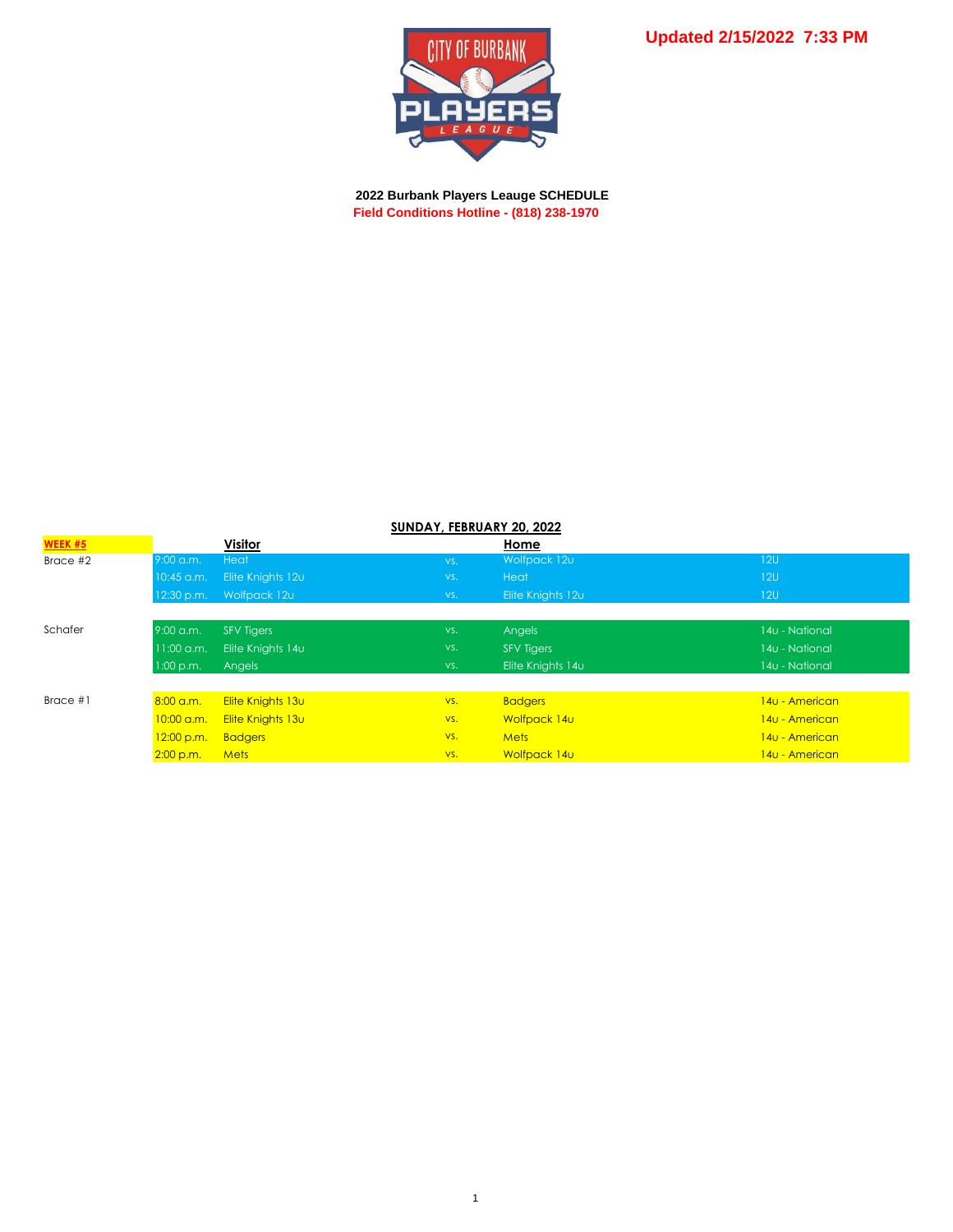

 **2022 Burbank Players Leauge SCHEDULE Field Conditions Hotline - (818) 238-1970**

| SUNDAY, FEBRUARY 27, 2020 |              |                          |     |                     |                |  |  |
|---------------------------|--------------|--------------------------|-----|---------------------|----------------|--|--|
| WEEK #6                   |              | Visitor                  |     | Home                |                |  |  |
| Brace #2                  | $9:00$ a.m.  | <b>Toluca Titans 11u</b> | VS. | Elite Knights 12u   | 120            |  |  |
|                           | 10:45 a.m.   | Elite Knights 12u        | VS. | Wolfpack 12u        | 120            |  |  |
|                           | $12:30$ p.m. | Toluca Titans 11u        | VS. | Toluca Thunder 12U  | 120            |  |  |
|                           | $2:15$ p.m.  | Wolfpack 12u             | VS. | Heat                | 120            |  |  |
|                           | 4:00 p.m.    | Toluca Thunder 12U       | VS. | <b>Heat</b>         | 12U            |  |  |
|                           |              |                          |     |                     |                |  |  |
| Schafer                   | 9:00 a.m.    | Elite Knights 14u        | VS. | Toluca Baseball 14u | 14u - National |  |  |
|                           | $11:00$ a.m. | Toluca Baseball 14u      | VS. | Angels              | 14u - National |  |  |
|                           | 1:00 p.m.    | <b>SFV Tigers</b>        | VS. | Elite Knights 14u   | 14u - National |  |  |
|                           | 3:00 p.m.    | <b>Angels</b>            | VS. | <b>SFV Tigers</b>   | 14u - National |  |  |
|                           |              |                          |     |                     |                |  |  |
| Brace #1                  | $10:00$ a.m. | Elite Knights 13u        | VS. | <b>Badgers</b>      | 140 - American |  |  |
|                           | 12:00 p.m.   | <b>Badgers</b>           | VS. | <b>Mets</b>         | 140 - American |  |  |
|                           | 2:00 p.m.    | Elite Knights 13u        | VS. | Wolfpack 14u        | 140 - American |  |  |
|                           | 4:00 p.m.    | <b>Mets</b>              | VS. | Wolfpack 14u        | 140 - American |  |  |

## **SUNDAY, FEBRUARY 27, 2020**